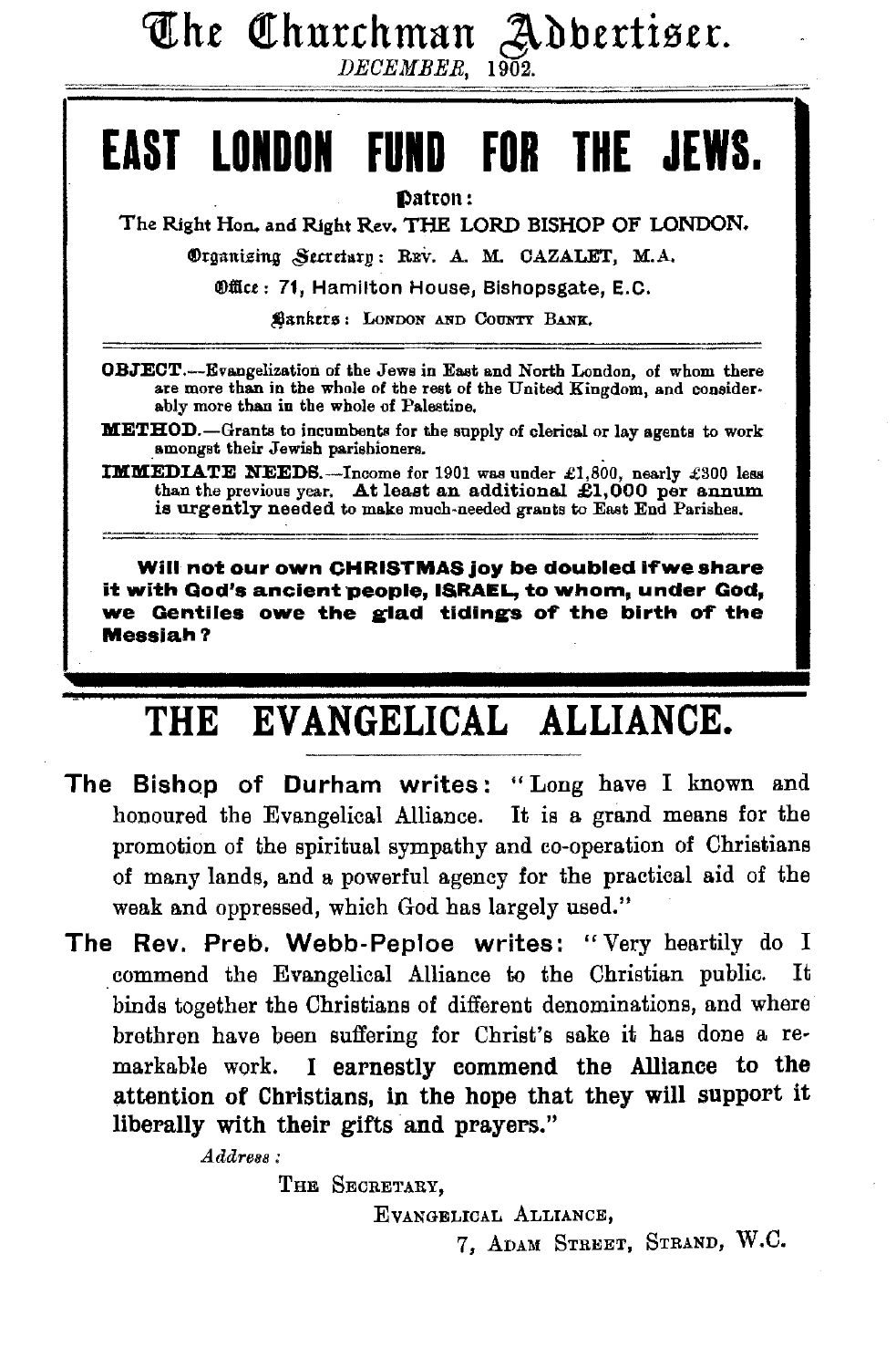# **BOOKS.** THE PORTFOLIO MONOGRAPHS, No.

OLD ST. PAUL'S CATHEDRAL. By the Rev. Canon BENHAM, D.D., F.S.A. With a. Frontispiece in Photogravure, 5 Reproductions in Colour, and many other Illustra-

tions. Super-royal 8vo., sewed, 5s. net; or cloth, gilt top, 7s. net.<br>"Beautifully produced The Monograph forms an admirably complete history of the fine old modiaval<br>structure which perished in the Great Fire, and includ

STORIES OF CHARLEMAGNE and the Twelve Peers of France. From the Old Romances. By the Rev. A. J. CHUROH, Author of "Stories from Homer." With 8

Illustrations in Colour from Drawings by G. Morrow. 5s.<br>
"Charmingly told and beautifully illustrated."—Guardian.<br>
THE KIDNAPPING OF ETTIE, and other Tales. By BROWN LINNET,<br>
Author of "Widow Wiley." With 16 Illustrations.

" At once sober and sweet in their delineation of the children and the old folk of the country, they have humour and observation of original keenness....They are happily illustrated by photographs from life."--Scotsman.

**NOW READY.**<br>THE SIEGE OF YORK. A Story of the Days of Thomas Lord Fairfax. By BEATRICE MARSHALL, Author of "Old Blackfriars." With 8 Illustrations. 5s.

COPSLEY ANNALS preserved in Proverbs. By E. S. ELLIOTT, Author of "I Must Keep the Chimes Going." Cheaper Edition, with 8 new Illustrations. 3s. 6d.<br>
POPULAR EDITIONS.-4ewed, 6d. net.

THE STORY OF THE ILIAD. By the Rev. A. J. CHURCH. With 17 Illusstrations after Flaxman.

THE STORY OF THE ODYSSEY. By the Rev. A. J. CHURCH. With 17 Tilustrations after Flaxman.

"One of the most beautiful pieces of prose in the English language."-Spectator.

LONDON: SEELEY & CO., LIMITEO, 38, GREAT RUSSELL STREET.

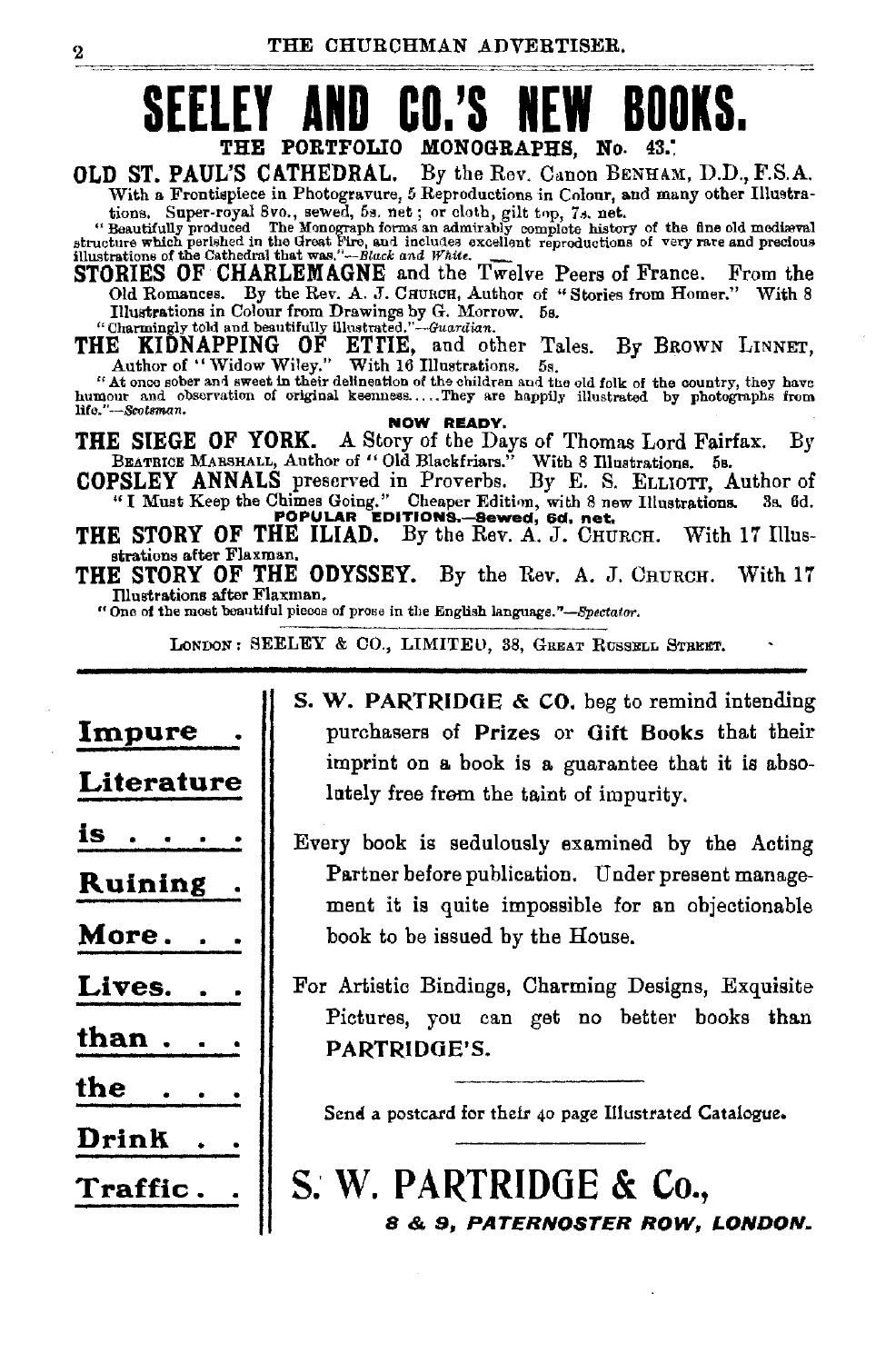#### ISSION CHURCH SOGIET h,

Some of the Society's Publications. For full List and Particulars please write for the Catalogue of Books, etc.

SPECIALLY USEFUL AS

 $\mathbf{B}$ 



### Small 4to., 128 pp., cloth extra, bevelled boards, gilt edges.

By the Rev. J. BATCHELOR, C.M.S. Missionary in Japan, Author of "Ainu Folklore," etc., etc.

#### DESCRIPTION.

The book is written for young people. Its purpose is to give information about the work of the Church Missionary Society among the Japanese as well as the Ainu in the northern part of the Empire of Japan. The writer has b stories introduced here and there are very interesting.

### **BOOKS OF REFERENCE.**

## **FULL PARTICULARS VIDE CATALOGUE.**

HISTORY OF THE CHURCH MISSIONARY SOCIETY. Its Environment, its Men, and its

HISTORY OF THE CHUCKET HISSIDNALY SOULETY. Its Environment, its Men, and its Mork. By EUGENERALY SPOCK. In Three Vols. Demy Svo., with many pages of photographs, THE CENTERALY VOLUME OF THE CAME S. A Companion.)<br>ITE CENTER

boards, 1s.<br>C.M. ATLAS. Eighth Edition. In Four Parts, prices respectively 4s., 5s., 5s., 1s., or complete

C.M. ATLAS. Eighth Edition. In Four Farts, prices respectively 25, set, set, set, or compressed in the Volume, 15s.<br>THE GLEANER'S ATLAS AND KEY TO THE OYOLE OF PRAYER. 1001 Edition. Is, net.<br>MANUAL FOR STEWARDS AT MISSIONA

ALSO A SERIES OF PAMPHLETS ON THE MISSIONS. List on application.

### **BOOKS FOR THE YOUNG.**

MISSIONARY PAINTING BOOK. Small 4to. With Notes, 1s.<br>THE SURICUS OF THE START PAINTING BOOK. Small 4to. Ooloured cloth, 2s. 6d.; paper boards, 1s. 6d.<br>THE GREAT BIG WORLD. A Missionary Walk in the Zoo. 1s. 6d.<br>THE GREAT BI

AND OTHER BOOKS OF A SIMILAR CHARACTER.

## **MONTHLY MACAZINES.**

## SPECIMEN PACKET FREE.

THE C.M. INTELLIGENCER. Eighty pages. Royal Svo., in Wrapper, with Frontispiece. 6d.<br>THE C.M. GLEANER. Sixteen pages. Freely Illustrated. Price 1d. The Society's Fopular<br>Magazine. Special Bdittion on Art Faper. Price 2d.<br>M

## ANNUAL PUBLICATIONS.

C.M. ALMANACK. On a Sheet, printed in Two Colours. 1d.

**C.M. REDIRECT BOOK.** Limp Rean, Band or Tuck. 1s. 4d.<br>C.M. POCKET BOOK. Limp Rean, Band or Tuck. 1s. 4d.<br>C.M. POCKET KALENDAR. Paper cover. 3d.<br>VOLUMES OF THE MAGAZINES. See Catalogue.

### FULL CATALOGUE POST FREE.

## SPECIMEN PACES HYMN BOOK FREE.

THE ALMANACK CAN BE LOCALIZED.

ANNUAL REPORT. Etc.

Which includes, amongst many other Publications:

C.M. HYMN BOOK, ILLUSTRATED CYCLE OF PRAYER, MAPS, GAMES, DIAGRAMS, SERVICES OF SONG, Etc.

The Society's Publications may be obtained through Booksellers, from the G.M.S. Special Agenoise at Bristol, Clifton, Dublin, Newcastle-On-Tyne, Notingham, and Reading, or from the C.M.S. House, Salisbury Squase, London, B

ALL WELL ILLUSTRATED.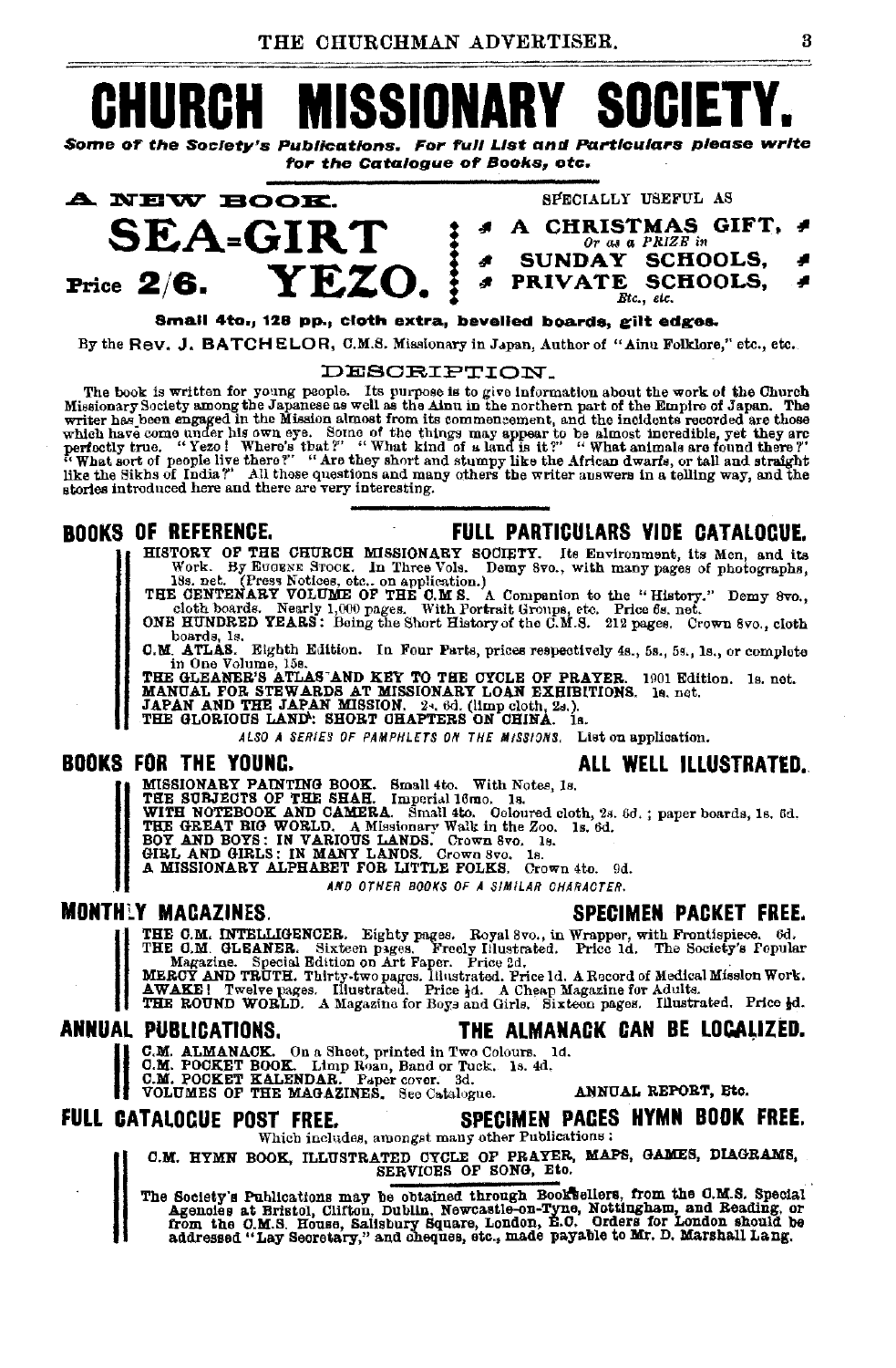### Sherlock's Publications. Mr.

# THE CHURCH ALMANACK, 1903. THE PARISH HELPER ALMANACK, 1903. THE CHURCH MONTHLY, 1903. OLD JONATHAN, 1903.

## TO THE CLERGY.

LOCALIZED Copies of the above ALMANACKS can now be supplied. It is requested that orders may be sent in at once, so as to avoid delay in delivery.

FREE GRANTS of THE CHURCH MONTHLY will be sent to any Clergyman willing to introduce the Magazine in his Parish. Specimens and full particulars will be sent on application to Mr. FREDK. SHERLOCK, 30 and 31, New Bridge Street, Ludgate Circus, London, E.C.

N.B.-The CHURCH MONTHLY is published in TWO sizes-24pp. Crown 4to. and 32pp. Demy 8vo.

The CHURCH QUARTERLY REVIEW says :- "Mr. Sherlock seems to us to provide the best available 'inside' for a Parish Magazine in the CHURCH MONTHLY."

The TIMES savs :---" The CHURCH MONTHLY is excellent."

# WORKS BY BISHOP OXENDEN.

- THE PATHWAY OF SAFETY; or, Counsel to the Awakened. Fcap. 8vo., 2s. net. Cheap Edition. Cloth limp, 1s.
- FAMILY PRAYERS FOR FOUR WEEKS. First Series. Crown 8vo., 2s. net. Second Series. Crown 8vo., 2s. net.<br>Two Series in one Volume. Square crown 8vo., 5s. net.

THE EARNEST COMMUNICANT. 32mo., 1s. Red Rubric Edition, 32mo., 2s.

SHORT LECTURES ON THE SUNDAY GOSPELS. Advent to Easter-Easter to Advent. Two Volumes. Fcap. 8vo., 2s. 6d. each.

SHORT COMMENTS ON ST. MATTHEW AND ST. MARK. For Family Worship. Crown Svo., 8s. 6d.

THE PARABLES OF OUR LORD. Fcap. 8vo., 3s.

PORTRAITS FROM THE BIBLE. Two Volumes. Old Testament-New Testament. Fcap. 8vo., 2s. 6d. each.

OUR CHURCH AND HER SERVICES. Feap. 8vo., 2s. 6d.

THE CHRISTIAN LIFE. Feap. 8vo., 2s. 6d. Cheap Edition, small type, 1s.

THOUGHTS FOR LENT. In seven chapters. Small 8vo., 1s. 6d.

THOUGHTS FOR HOLY WEEK. 16mo., 1s. 6d.

THOUGHTS FOR ADVENT. In nine chapters. Feap. 8vo., 1s. 6d.

THE HOME BEYOND; or, A Happy Old Age. Fcap. 8vo., 1s. 6d.

THE LORD'S SUPPER SIMPLY EXPLAINED. Cheap Edition.  $18$ mo.,  $1s$ . paper cover, 6d.

WORDS OF PEACE; or, The Blessings of Sickness. 16mo., 1s.

LONDON: LONGMANS, GREEN AND CO.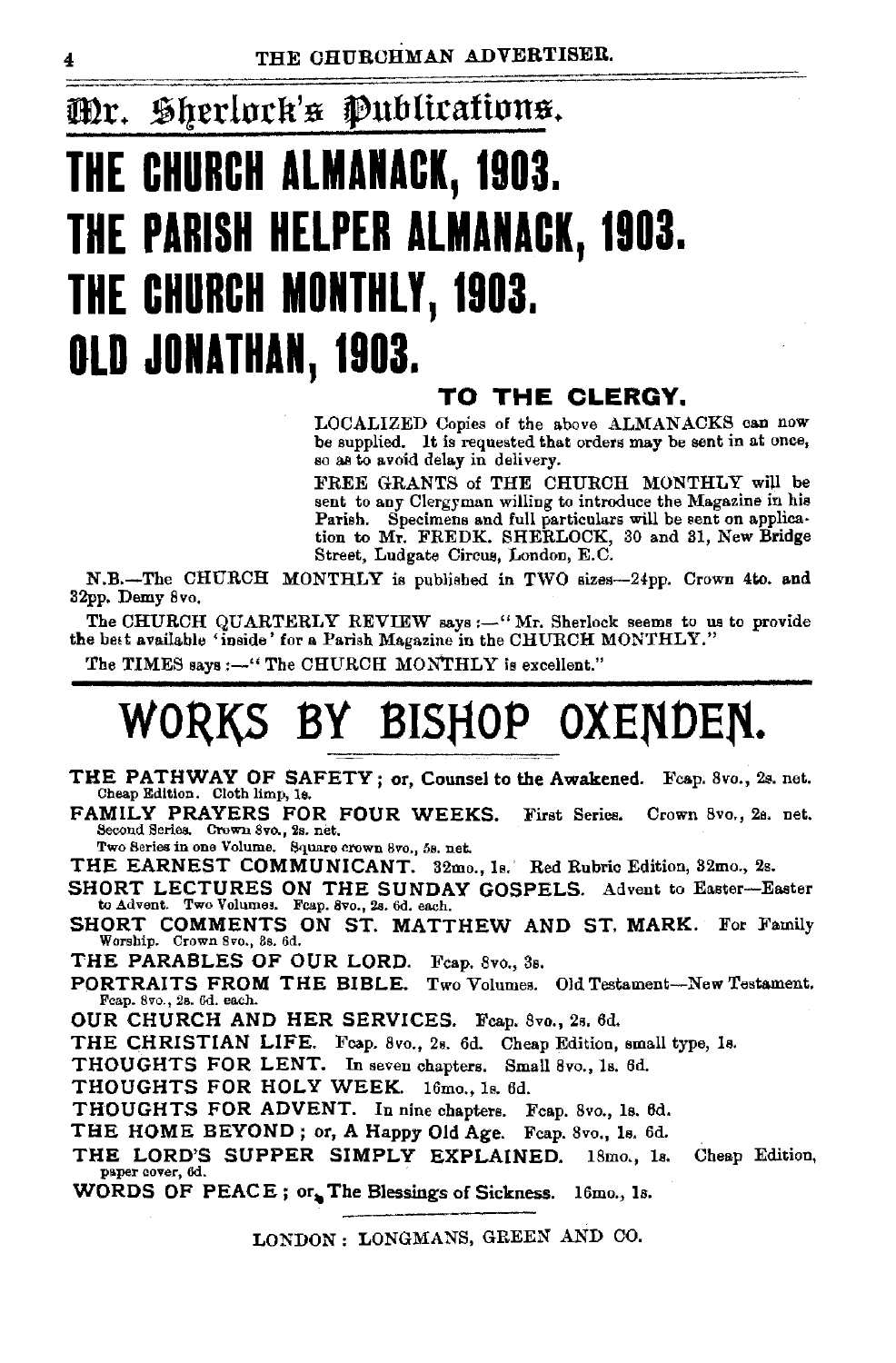# **For Presents & Prizes.**

# *DEBORAH ALCOCK.-UNDER* CALVIN'S SPELL. By DEBORAH ALOOOK. Author of "The Spanish Brothers," "Crushed, yet Conquering," &c. With

Fifteen Illustrations by J. SCHONBERG. Crown Svo., cloth gilt, 8s. 6d. "It is a thrilling story, and it will give to many persons who would not read an ordinary volume an insight into the work of Calvin, and also into the deeply spiritual principles that prompted the Reformation. It is a book

*E. EVERETT-GREEN.-ALWYN* RAVENDALE. By EVELYN EVERETT-GREEN, Author of "Lenore Annandale's Story," &c. With Frontispiece by HaROLD CoPPING. Large Crown Svo., cloth gilt, 8s. 6d.

The story of a young orphan lad educated under religious influences in a family of humble rank, who, through changes in his father's family by death, is suddenly transplanted into the position of a great country gentleman.

### *CYRIL GREY.-FOR* CROWN AND COVENANT. By CEcn, GREY. With Three Illustrations by ALFRED PEARSE. Large Crown 8vo., cloth gilt, 3s. 6d.

A stirring tale depicting the struggle between the Crown and the Covenanters in Scotland during<br>the reign of Charles II. By the adventures of the chief characters the reader is carried from scene to<br>scene with ever deepeni

### *AGNES GIBERNE.-STORIES* OF THE ABBEY PRECINCTS. By AGNEs GIBERNE. With Three Illustrations by LANOELOT SPEED. Large crown Svo.,

cloth gilt, 8s. 6d.

A series of tales dealing with various incidents in the life of a group of people who are all associated with an English Abbey. Readers of Miss Giberne's best books will know what to expect from these brightly-written tales.

*LESLIE KEITH.-A* SCOTS THISTLE. By LESLIE KEITH. With a. Frontispiece by LANCELOT SPEED. Crown Svo., cloth gilt, 2s. 6d.

A capital book for girls, sketching the life-story of a Scotch girl, who is placed in positions of trial and discipline through which she comes the stronger and better for their severe testing.

*EGLANTON THORNE.-THE* BLESSEDNESS OF IRENE FARQUHAR. By EGLANTON THORNE. With Frontispiece. Crown 8vo., cloth gilt, 2s. 6d.

The story of a young girl in the possession of every luxury, who, by a sudden and severe accident,<br>is laid aside from active life, and whose character, through the discipline which this involves, is greatly<br>strengthened an

J. F. HODGETTS.-KORMAK THE VIKING. By J. FREDERICK Honcerts, R.N., Author of "Harold the Boy Earl," &c. With Fifteen Illustrations by<br>Joseph Finansmons. Crown 8vo., cloth gilt. 3s. 6d. Grown 8vo., cloth gilt, 3s. 6d.

A story for boys, abounding in vigorous incidents, and dealing with the days of King Alfred. It depicts vividly the sea and the land life of our old Viking ancestors.

# *A. FRASER ROBERTSON.-MARY* MABSTON'S MISSION.

By A. FRASER ROBERTSON. Author of " Maidens Three." Frontispiece by J. S. CROMPTON. Crown Svo., cloth gilt, ls. 6d.

A book for adults, showing how much good in a country village a woman may do who devotes.<br>A little time and thought and prayer to those around her, with the single motive of trying to be helpful<br>to them in the way of direc

LITTLE MAID MARIGOLD. By E. H. STOOKE. With a. Frontispiece by ALFRED PEARSE, Crown 8vo., cloth gilt, 2a.

A brightly-written story of child-life, much above the run of such tsles. The ohtldren sketched are attractive in themselves, and the part they play, especially in influencing the lives of their elders, is very well told.

ANEAL'S MOTTO. By B. E. SLADE. With Frontispiece. Crown 8vo., cloth gilt, ls. 6d.

The motto is "Life is made up of little things,"<br>and the aim of the where is to show the importance<br>of faithfulness in the little matters of life. The book<br>is somewhat sonsational in its incidents, but the<br>teaching is enti true.

Published by THE RELIGIOUS TRACT SOCIETY, 56, PATERNOSTER ROW, LONDON and Sold by all Booksellers.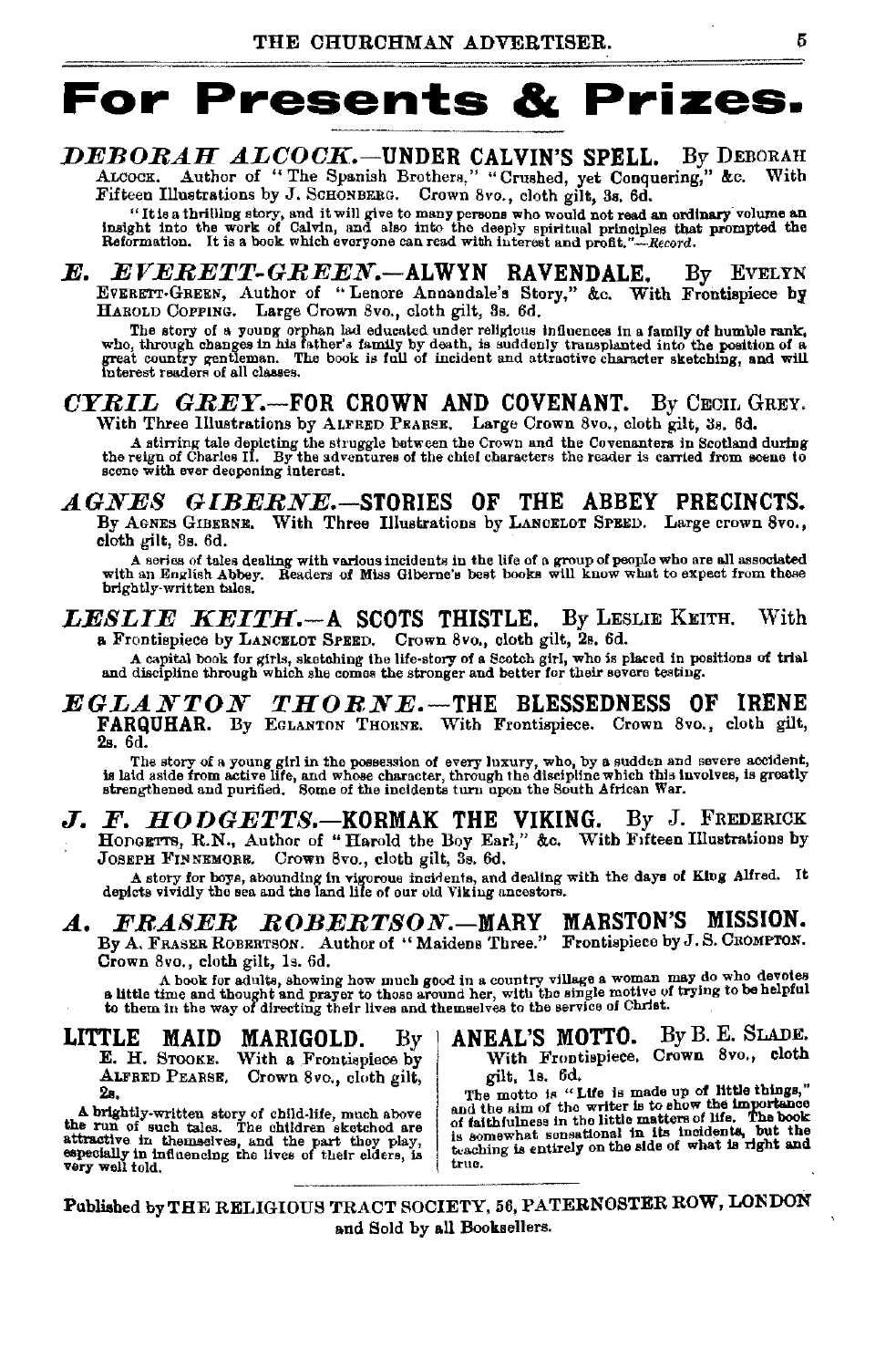# **MUDIE'S LIBRARY.**

SUBSCRIPTIONS FOR THREE, SIX, AND TWELVE MONTHS CAN BE ENTERED AT ANY DATE.

TOWN SUBSCRIPTIONS: From ONE GUINEA per annum. LONDON BOOK SOCIETY (for weekly exchange of Books at the houses of Subscribers) from TWO GUINEAS per annum.

COUNTRY SUBSCRIPTIONS : From TWO GUINEAS per annum. N.B.-Two or Three Friends may UNITE IN ONE SUBSCRIPTION, and thus lessen the Cost of Carriage.

Prospectuses and Monthly Lists of Books gratis and post free.



A LARGE COLLECTION of SUITABLE BOOKS in LEATHER BINDINGS is kept in STOCK in the SHOW ROOMS, also the BEST NEW BOOKS of the SEASON in CLOTH, including ILLUSTRATED STANDARD AUTHORS and JUVENILE PICTURE BOOKS.

*A FULL AND REV/BED CLASSIFIED CATALOGUE SENT POST FREE ON APPLICATION.* 

A SELECTION of GOOD EDITIONS of FRENCH and GERMAN STANDARD AUTHORS in LEATHER BINDINGS is also kept in STOCK.

A POPULAR CHRISTMAS PRESENT is a SUBSCRIPTION TO THE LIBRARY.

TERMS ON APPLICATION.

# MUDIE'S LIBRARY, LIMITED,

30 TO 34, NEW OXFORD STREET, LONDON;

241, Brompton Road, S.vV.; and 48, Queen Victoria Street, E.C.; and at Barton Arcade, Manchester.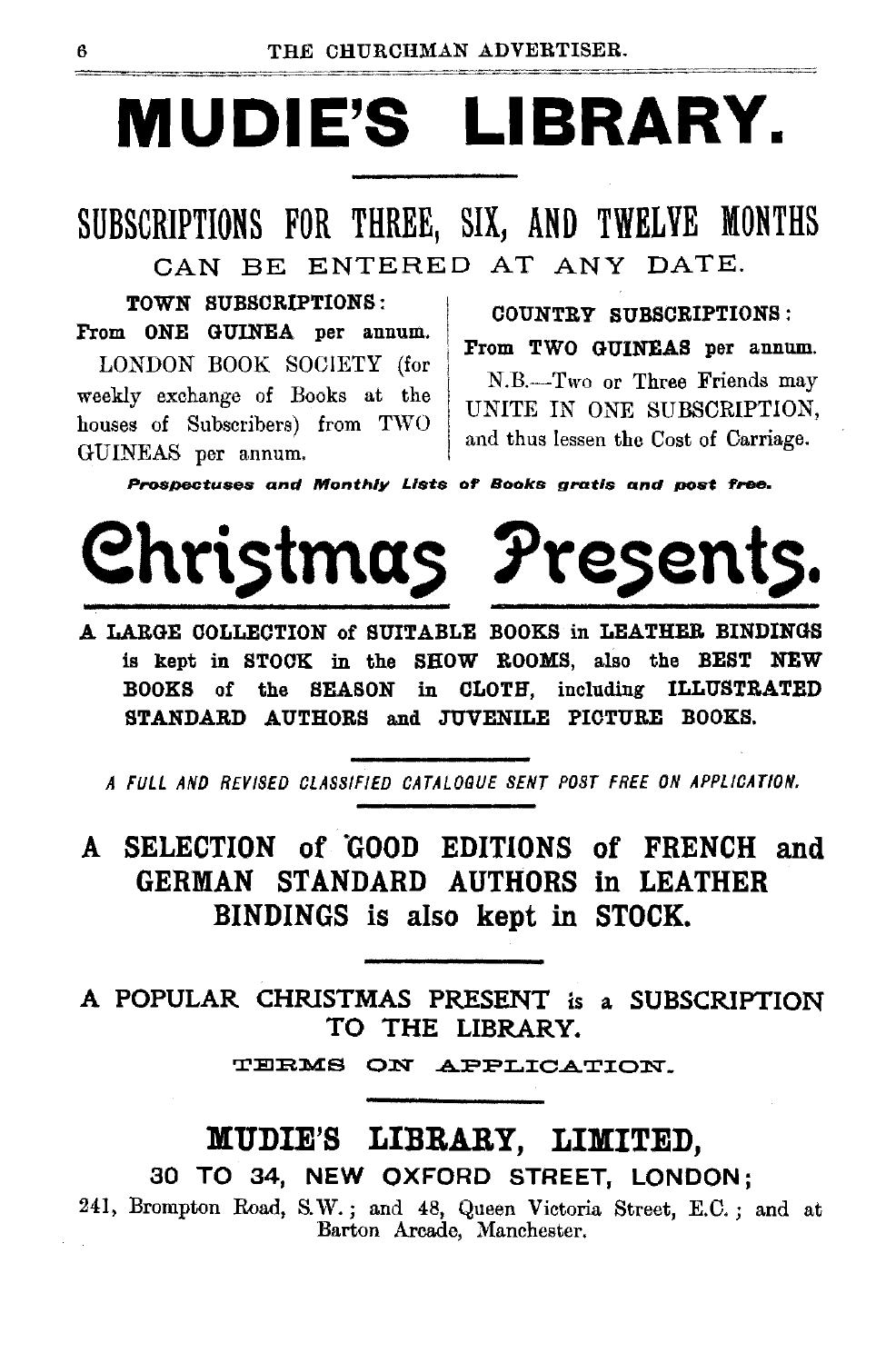# **HODDER & STOUGHTON'S NEW BOOKS.**

- The Death of Christ. Its Place and Interpretation in the New Testament. By Rev. Professor JAMES DENNEY, D.D., Author of "Studies of Theology," etc. 6s.
- The Education of Christ: Hillside Reveries. By Professor W. M. RAMSAY, D.C.L., LL.D., Author of "The Church in the Roman Empire." Second Edition, 2s. 6d.

Representative Men of the Bible. By Rev. GEORGE MATHESON, D.D., LL.D., Author of "Studies of the Portrait of Christ," etc. 6s. "Really a delightful book. Dr. Matheson touches again and again a genuine height of artistic effect.." *-G'hristian World.* 

The Bible and Modern Criticism. By Sir ROBERT ANDERSON, K.C.B., LL.D. With Introduction by Right Rev. LORD BISHOP OF DURHAM. 7s. 6d.

The Life of the Master. By Rev. JOHN WATSON, D.D., Author of "The Mind of the Master," etc. New and Cheap Edition, 6s.

In Life's School: A Book for Young Men. By Rev. DAVID WATSON, St. Clement's Parish, Glasgow. 3s. 6d.

**John Mackenzie:** South African Missionary and Statesman. By Professor W. Douglas Mackenzie, M.A. With Portrait, 7s. 6d. net.

"John Mackenzie was indeed a man who deserved a biography, and in his son he has found a chronicler whose impartiality is worthy of a.eknowledgment."-The *Time•.* 

Erromanga: The Martyr Isle. By Rev. H. A. ROBERTSON, of Erromanga.<br>Edited by John Fraser, B.A., LL.D. With Numerous Illustrations. ts.

"It has distinct claims to bs considered an sxceptionally valuable addition to missionary literature."-  $S$ unday *School Chronicle*.

LONDON; HODDER & STOUGHTON, 27, PATERNOSTER ROW, E.C.

By the late Lord Bishop of London. In foolscap 8vo., tastefully printed and bound, price os.

COUNSELS FOR CHURCH-PEOPLE. From the writings of the Right Hon.<br>and Right Rev. MANDELL CREIORTON, D.D., the<br>late Lord Bishop of London. Selected and

arranged by J. H. BURN, B.D.<br>"Clear, sensible, and suggestive; admirably suited<br>to the mental habits of the time."-*Literature*.

Uniform with the above, tastefully printed and bound, price 58. each, post free.

THE LIFE OF CHRISTIAN SER-VICE : A Book of Devotional Thoughts. From the Writings of F. W. FARRAR, D.D., F.R.S., Dean of Canterbury. Selected and arranged by J. H. Burst, B.D.

<sup>44</sup> Exceedingly valuable, full of the choicest gems, brilliant and penetrating."-Family *Churchman.* 

HELPS TO FAITH AND PRAC· TICE : A Book of Devotional Readings. From the Writings of HENRY SCOTT HOLLAND, M.A., Canon and Precentor of St. Paul's Cathedral.<br>Selected and arranged by J. H. BuRN, B.D.<br>"A very charming book of devotional readings."-

Bristol *Mercury*.

HELPS TO GODLY LIVING : A Book of Devotional Thoughts. Second Edition.<br>From the Writings of the Right Hon. and Most<br>Rev. FrumBrick TEMPLE, D.D., Lord Archbistop of Canterbury. Selected and arranged, with His Grace's permission, by J. H. BURN, B.D.<br>
"A good and suitable aid to meditation."-Church

Family Newspaper.

BLLIOT STOCK, 02, PATERNOFIER ROW, LONDON, E.C.

# <sup>1</sup>PURITAN LIBRARY.

Reprints of the Works of the Puritan Divines.

1. COME AND WELCOME TO JESUS CHRIST JOHN BUNYAN.

2. REJOICING IN THE LORD JESUS in all Cases and Conditions. By RoBERT AsTY.

The above are most attractively produced, and are admirably suited for prize or present.

Stiff Boards, ONE SHILLING NET. Cloth Boards, TWO SHILLINGS NET.

THE PURITAN QUARTERLY

Articles by Rev. HUGH D. BROWN, M.A., T. DAVIS (Harborne), PERCY HEWARD, E. K.<br>SIMPSON, M.A., and others.

*2/6 per annum, post free. Specimen cop1J1JOBifree, 7d.* 

London: WALTER G. WHEELER & Co., 17, Paternoster Row, E.C. Or may be ordered through any Bookseller.

UNCLE BEN'S ANNUAL. Edited by W. STANLEY MARTIN. SCRIPTURAL, PITHY, POINTED AND<br>PROTESTANT. Full of good things for the Children.

# COLOURED FRONTISPIECE,<br>Martin Luther Burning the Pope's Bull.

*Attractive Cover.* Eighteenpence. London: MORGAN & SCOTT. Or through any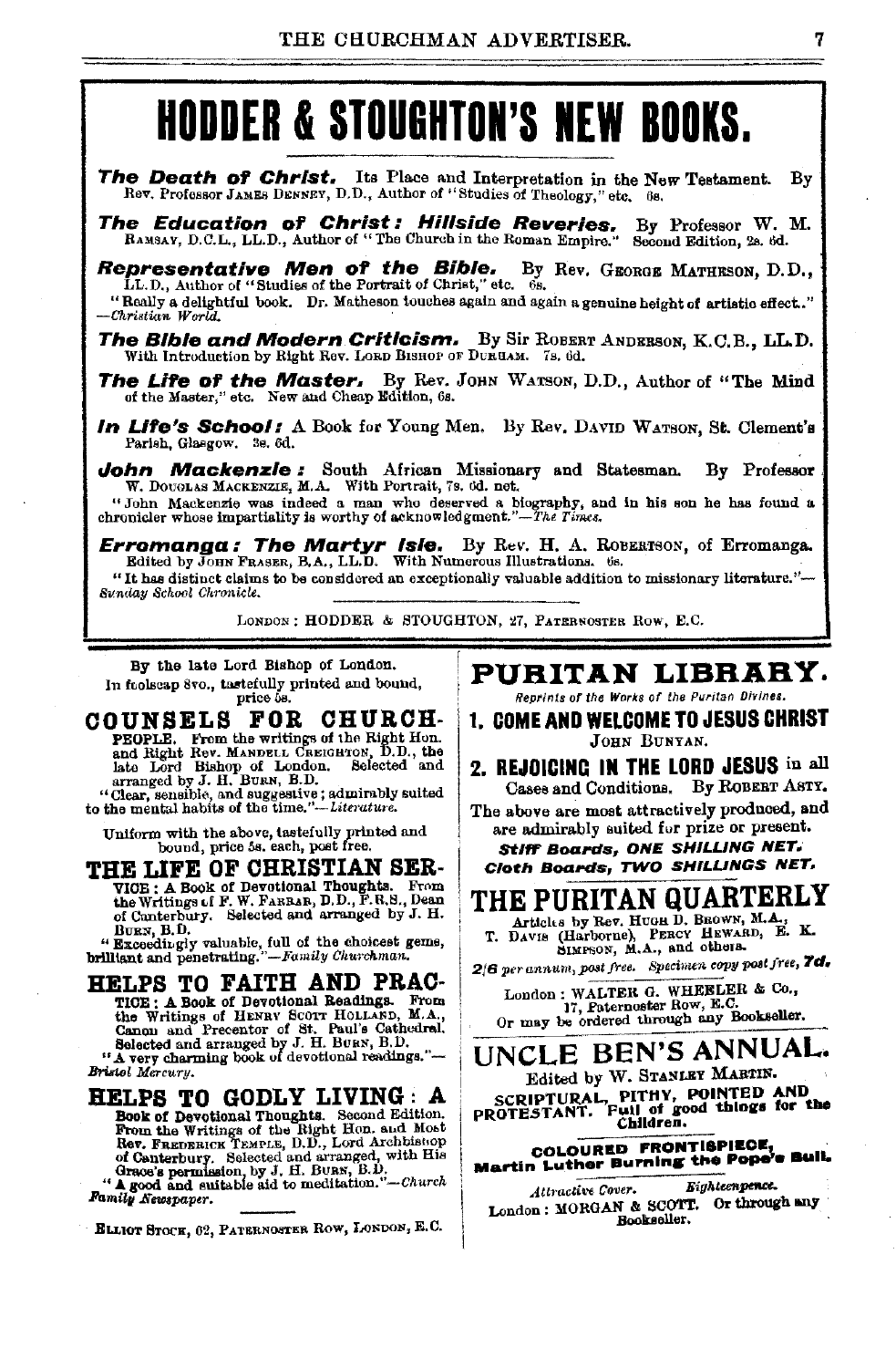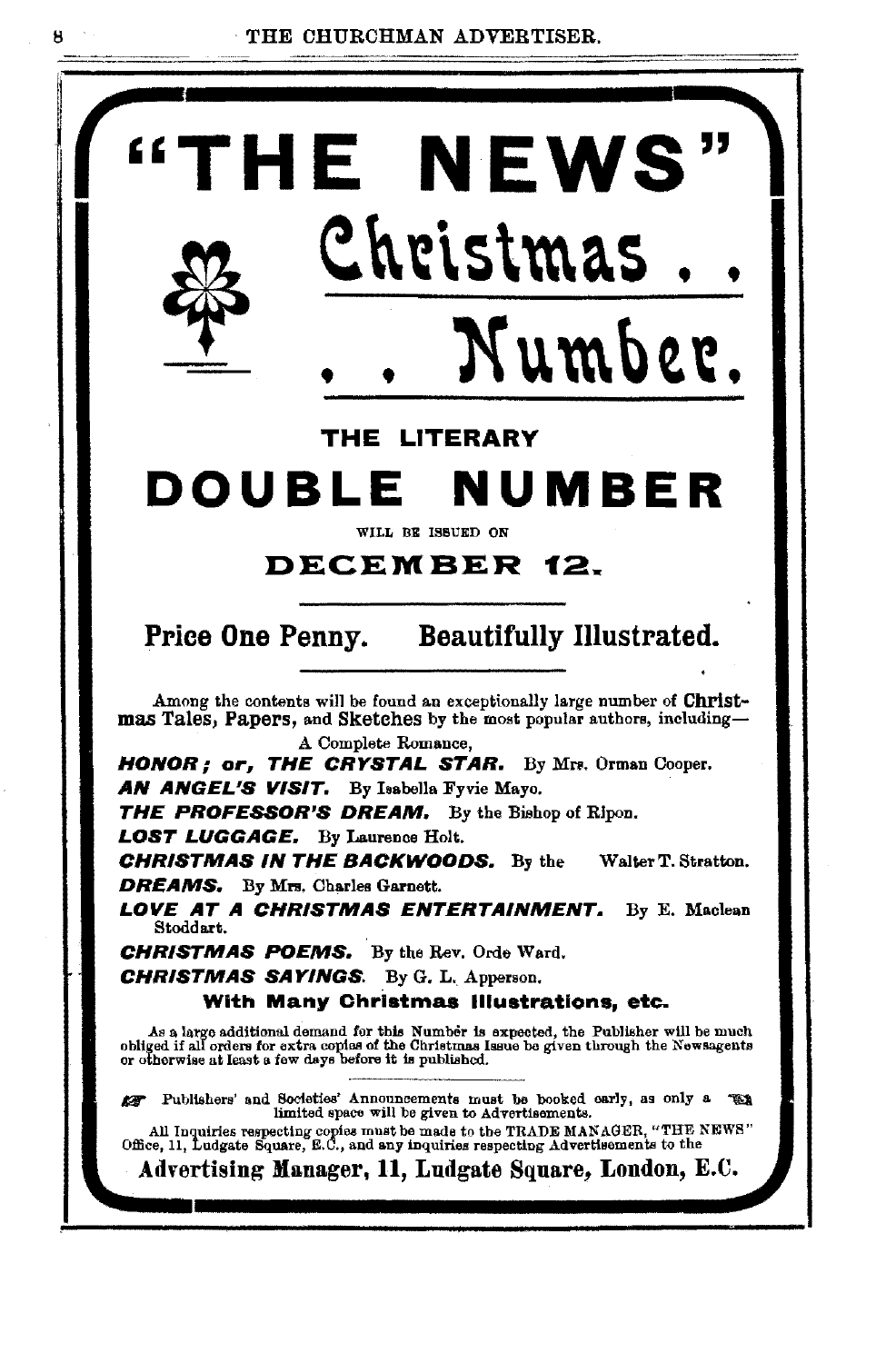#### NEW VOLUME OF SERMONS BY CANON WILBERFORCE.

In crown 8vo., cloth, gilt lettered, price 5s.

# **FEELING AFTER HIM.**

Sermons Preached for the most part in Westminster Abbey.

(SECOND SERIES)

## By BASIL WILBERFORCE, D.D.,

*.Archdeacon of Westminster, Chaplain to the Speaker, Select Preacher before the University of Oxford.* 

#### EXTRACT FROM PREFACE.

The preacher does not assume to provide a clear solution to the weary problems which surround human existence; he merely records the experience of a heart "feeling after Him," with an unshakeable conviction that the responsible Creative Spirit is, by virtue of His omnipotence, under obligation to effect, here or elsewhere, the moral perfection of aU that He has caused, by thought-generation, to be.

CONTENTS.

Predestination. Free Will. Auto-Suggestion. Universalizing the Christ. The<br>Immanence of the Logos. All Things, even War, work for Good. Thanks to the<br>Canadian Contingent. The Origin of Evil. God is love. Love to God—Servic

In crown 8vo., cloth, price 5s, net.

# **THE AMEN OF THE UNLEARNED**

## A LAY COMMENTARY

#### By M. C. E.

These Essays are the plain readings of Bible truths, meant for the plain man, and lay no claim either to the standpoint of the higher criticism or to that of professional theologian. They do not attempt to approach the Old or the New Testament in the spirit of scientific research, of a learned divinity, or of a minute scholarship. The path the author follows is that of sympathy and insight. . . . I believe there is a very important place in scriptural literature for what may be called the exegesis of sympathy. The Author of these Essays makes no claim to have sounded all the depths of scholarly criticism, to have elucidated the secret meaning of a doubtful text, or, again, to have considered before writing all that the Fathers or the great divines throughout the ages have said on the points dealt with. The endeavour is something very different. It is with the aid of the English text, and of a clear and sympathetic mind working independently and untrammelled on that text, to bring the true and inner meaning of our Lord's teaching home to the reader's heart and mind. . . . These Essays are essentially lay commentaries—the free but reverent attempt to draw forth and know the inner meanings of the Bible. In them a lay mind speaks t is the highest and best form of appeal, for no such claim could be justified, but it is claimed that there is a place for work of this kind.

ELLIOT STOCK, 62, PATERNOSTER ROW, LONDON, E.C.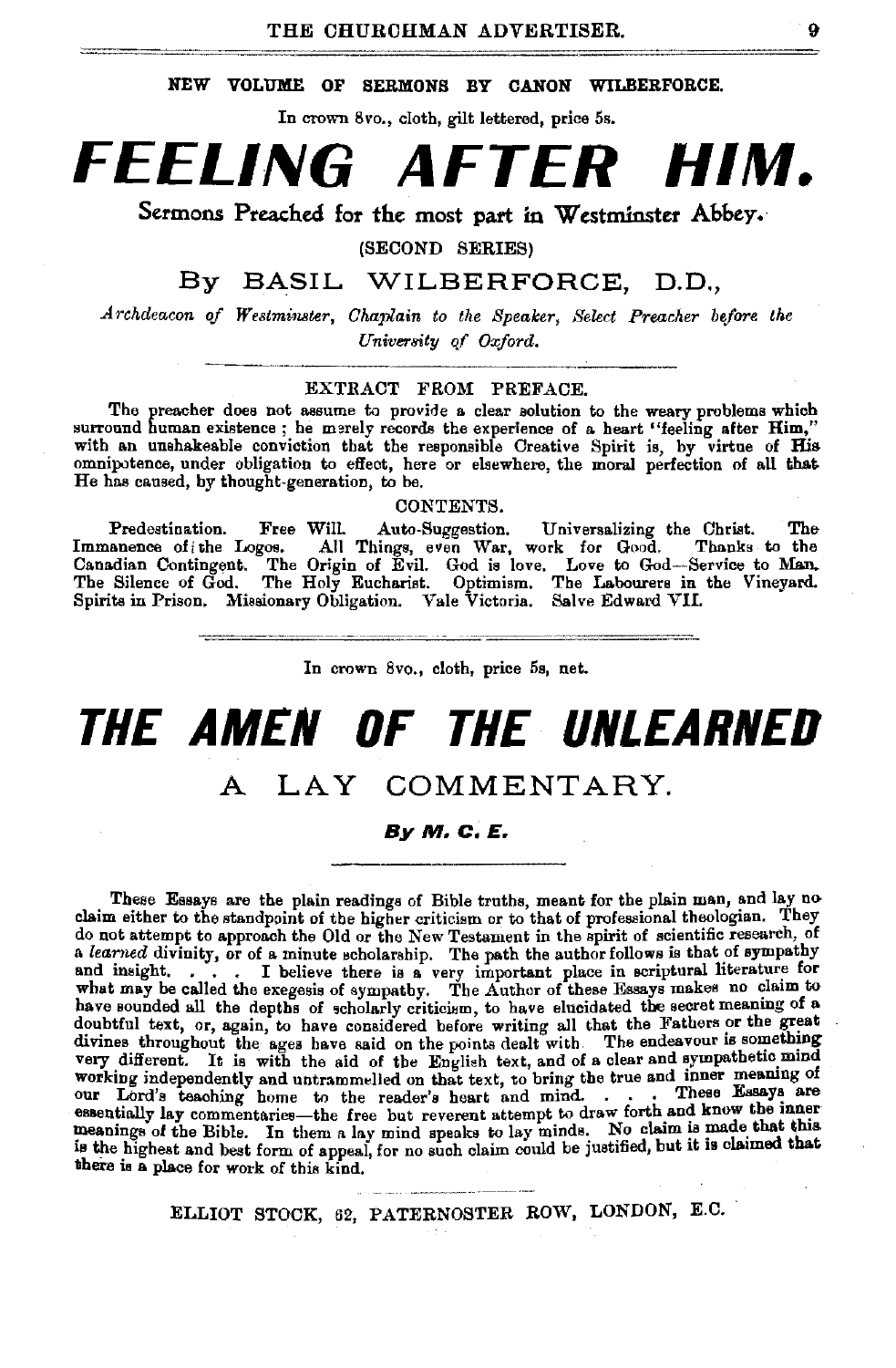VOLUMES OF THE "CHURCH'S OUTLOOK SERIES."

In crown 8vo., cloth, gilt lettered, 2e. 6d. net.

# **VITAL RELIGION:**

# **Or, the Personal Knowledge of Christ.**

By the Rev. G. H. S. WALPOLE, D.D., PRINCIPAL OF BEDE COLLEGE, DURHAM.

"A good example of the religious teaching which is practical without loss of spirituality. Well written and illustrated from many sides of familiar contemporary life."-Bt. James's *Gazette.* 

:• The keynote of this interesting and beautiful book is the thought that religion is essentially the life of friendship and intimacy with God revealed in Jesus Christ. We have no hesitation in saying that Dr. Walpole has given us a work of real spiritual value, and we heartily recommend it to all thoughtful readers, especially to those who lament the 'decay of experimental religion.' The present volume is a s find a basis for faith in an actual experience.' *"-Gaardian.* 

In crown 8vo., gilt, cloth lettered, price 2s. 6d. net.

# **Our Attitude towards English**  Catholics and the Papal Church.

By ARTHUR GALTON, B.A., SOMETIUE PRIEST IN THE ROMAN CATHOLIC CHUROH.

 $''$  The whole subject is treated historically, without any political or sectarian *bias.''-l'amily Churchman.* 

"A thoughtful study of the relations between England and the Papacy.'' *-Scotsman.* 

"Mr. Galton has given us a very useful and a very readable volume."-The Churchman.

"The book deserves to be widely read; its statements are based on good authority, its judgments are sound, and it is emphatically a book for the time."-Dundee Advertiser.

In crown 8vo., bound in cloth, 2s. 6d. net.

# **Theology, Old and New.**

# By the REV. W. F. COBB, D.D., RECTOR OF ST. ETHELBERGA'S, BISHOPSGATE.

"Dr. Cobb approaches his subject in a liberal spirit, and his grasp of many fundamentals is strong and his tone reverent."-*The Churchman.* 

"The work altogether is a most suggestive and capable contribution to that great work of theological reconstruction which religious thinkers of every Church and party realize as the immediate work before them."—*Christian World*.<br>
"The treatise is fluently written, and is calculated to serve the object for which it is

*intended.''-Bheifield Daily Independent.* 

ELLIOT STOCK, 62, PATERNOSTER ROW, LONDON, E.C.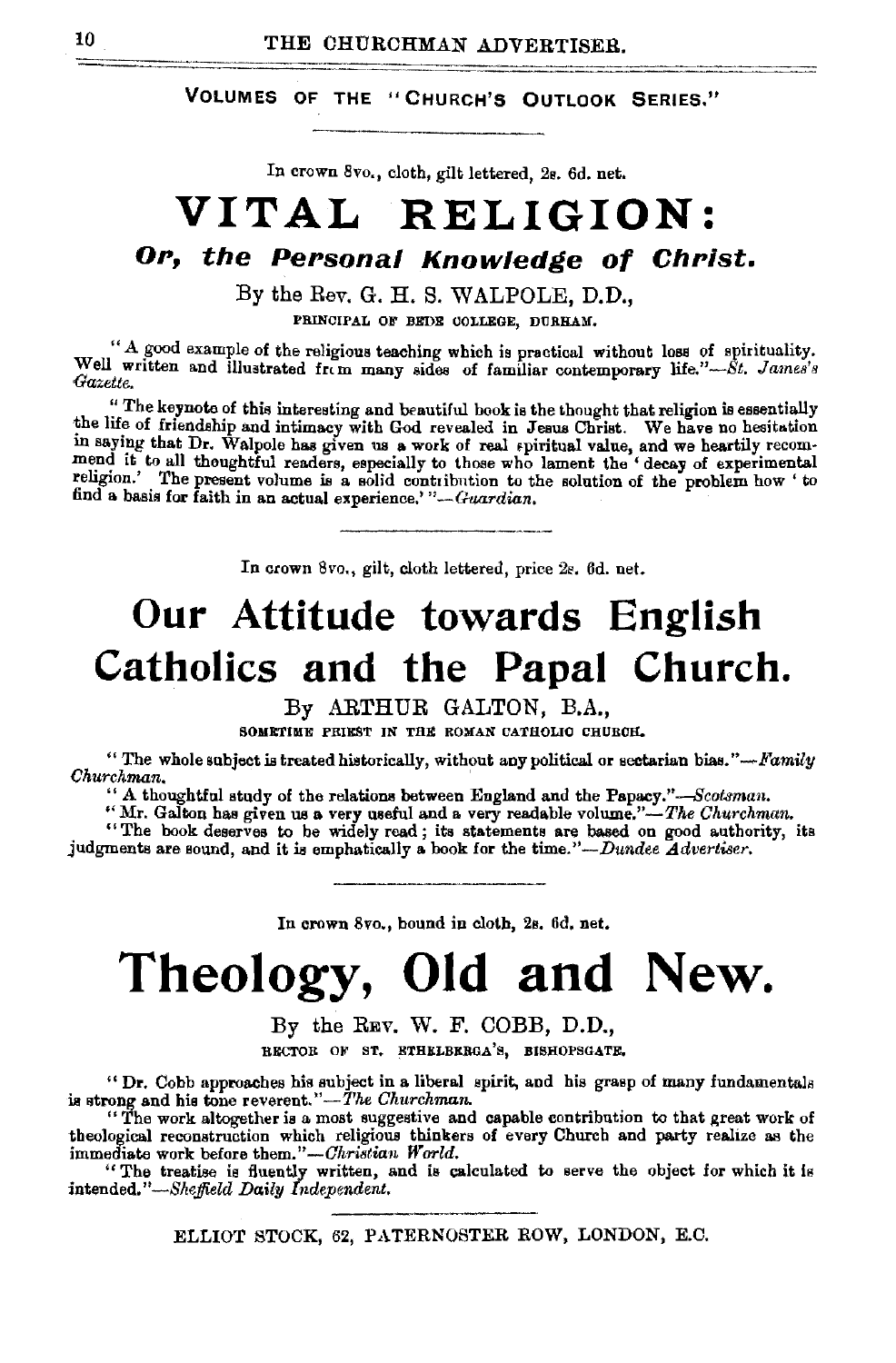# **ELLIOT STOCK'S NEW PUBLICATIONS.**

Second Edition Now Ready. In demy *Svo.,* cloth gilt, price lOs. 6d. net.

INTRODUCTION to DOGMATIC THEOLOGY on the BASIS of the **CHURCH** of ENGLAND. By

the Rev. E. A. LITTON, M.A., Rector of Naunton, Gloucestershire; late Fellow of Oriel College, Oxford. With an introduction by Rev. HENRY WACE, D.D.

"A closely and clearly reasoned position of mature judgment on fundamental doctrines." $-Rock$ .

In large crown Svo., cloth, gilt lettered, price 6s.

## **PREACHING AND PREACHERS. Criticisms and Suggestions.**

By JOSEPH GOWAN.

"The work Is sensible, well informed, and persuasive. It will prove helpful to any young preacher, and may be read with advantage by clergymen of *experience."-Scots•nan.* 

"We recommend Mr. Gowan's work as likely to be widely useful to these who desire to be instructive, .convincing, and persuasive in their public *speech."-Liverpool Mercury.* 

In crown Svo., tastefully printed and bound, with two Photographic Illustrations, price 2s. 6d. net.

THE TRUE GROUND OF FAITH. Five Sermons preached in the Cathedral Church of Bangor. By the Rev. R. S. MYLNE, M.A., B.C.L.

The Titles of the Sermons are :--The Word of God; The Cross of Christ; Divine Worship; The Primitive Church ; The Faith of Christ.

New Handbooks for Bible and Confirmation Classes.

Imperial 18mo., bound in cloth and interleaved, price 2s. 6d.<br>WAY. THE TRUTH. THE LIFE. A Pract THE WAY, THE TRUTH, THE LIFE. A Practical Handbook for Bible and Confirmation Classes. By A. G. GIRDLESTONE, M.A., Author of "The High Alps," "Christianity and Modern Scepticism," etc.

In foolscap 8vo., cloth, price 2s. 6d. net.<br>CLASS NOTES ON CONFIRMATION **CONFIRMATION CLASS NOTES ON CONFIRMATION AND THE HOLY COMMUNION.** By the Rev. R. S. HASSARD, Vicar of S. James, Norlands, Kensington, W.

This Book is divided into two parts. A course of instruction is given in Part I., based upon the "Order of Confirmation," etc., and in Part II. a course upon "The Order for the Administration of the Holy Com**munion."** 

This basis of the Instructions has been adopted in order that the candidates may be familiarized with the language and order of these services, though the whole of the Church Catechism is embodied in the Lectures.

In crown 8vo., price 2s. 6d.<br>THE SEVEN SIGNS. By Rev. A. A. BRO **THE SEVEN SIGNS.** By Rev. A. A. BROCKINGTON. The aim of this book is to give a connected view of the Miracles of Jesus that are narrated by St. John in his Gospel (i. xx.), and to bring out their symbolic meaning.

New Volume of Verse. In crown Svo., cloth, price 2s. 6d.

**ZING DAVID: A Tragedy.** By R. C. FILLINGHAM, Vicar of Hexton, Author of "The Gospel in the Fields," "Christ in London."

The drama deals with the episodes of David's murder of Uriah and his subsequent punishment. It is written in strict classical style. While portraying David's conflict with himself and his emotion at the death written in st

ELLIOT STOCK, 62, PATERNOSTER ROW, LONDON, E.C.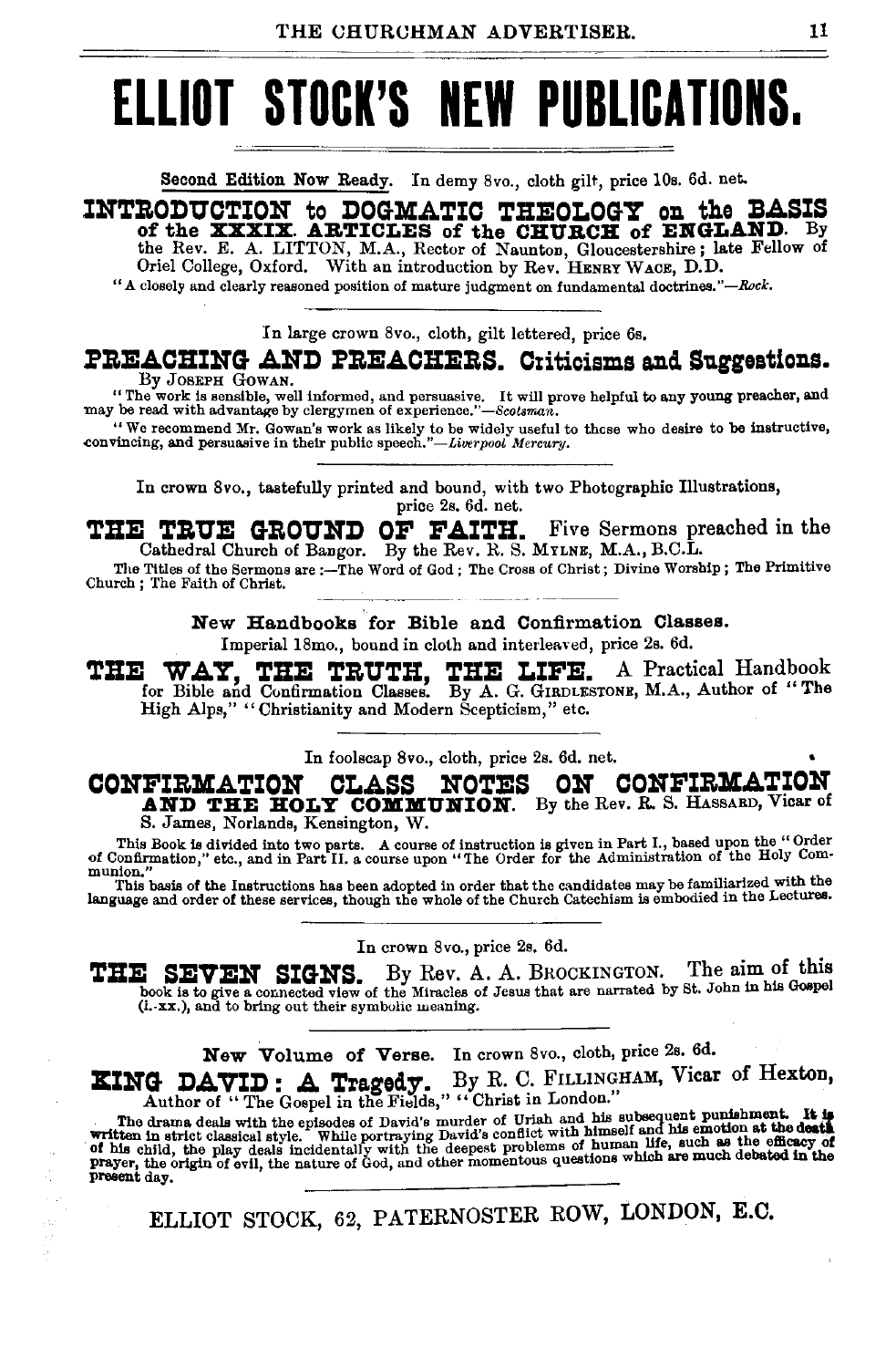# THE MORAVIAN MISSIONS.

(ESTABLISHED 1732.)

Oldest Protestant Missions to the Heathen-First to the Lepers.

About one in sixty members is a Missionary. There are gathered under their care from darkest heathenism nearly 100,000-i.e., more than three times as many as the Parent Church. To help those devoted people whom God so blesse', and who, in the preponderating proportion of their Missionaries, are so largely doing the work of other Churches,

## THE LONDON ASSOCIATION IN AID

Was formed in 1817. The following are some of many pressing needs for which

### Earnest Prayer and Support are Sought.

FOR GENERAL FUND-largely increased annual help of at least £4,000 if existing Missions are to be maintained and Deficiency averted.

- FOR THE LEPER HOME, Jerusalem, where Inmates have doubled in number, funds are still urgently wanted to defray the cost of the New Water Reservoir, etc.
- FOR LABRADOR, hitherto self-supporting, but crippled for a time in its resources, £2,000 annually is required for a few years, until the Mission can be re-established. For this need, and to avert loss to the General Fund, an ADDITIONAL Fund is being raised.

CONTRIBUTIONS WILL BE THANKFULLY RECEIVED and information given by the REV. W. WETTON CO+, at the omces of the LONDON ASSOCIATION, 7, New Court, Lincoln's Inn, LONDON, W.C., who will also gladly arrange for Meetings, Sermons, Lectures, etc.

# **ORPHAN WORKING SCHOOL,**   $$

## 500 FATHERLESS CHILDREN MAINTAINED AND EDUCATED.

UNDER THE PATRONAGE OP:

HIS MAJESTY THE KINO & HER MAJESTY QUEEN ALEXANDRA.

Treasurer-Sir HORACE B. MARSHALL, M.A., LL.D., J.P.

Senior School-MAITLAND PARK, N.W. Junior School-(ALEXANDRA ORPHANAGE), HORNSEY RISE, N. Conbalescent Home-HAROLD ROAD, MARGATE.

# DONATIONS & NEW ANNUAL SUBSCRIPTIONS ARE URGENTLY NEEDED.

Two Votes are allowed at each half-yearly Election for every Guinea subscribed annually.

SECRETABY: ALEXANDER GRANT. OFFICES: 73, CHEAPSIDE, E.C. BANKERS: LONDON JOINT STOCK, PRINCES STREET, E.C.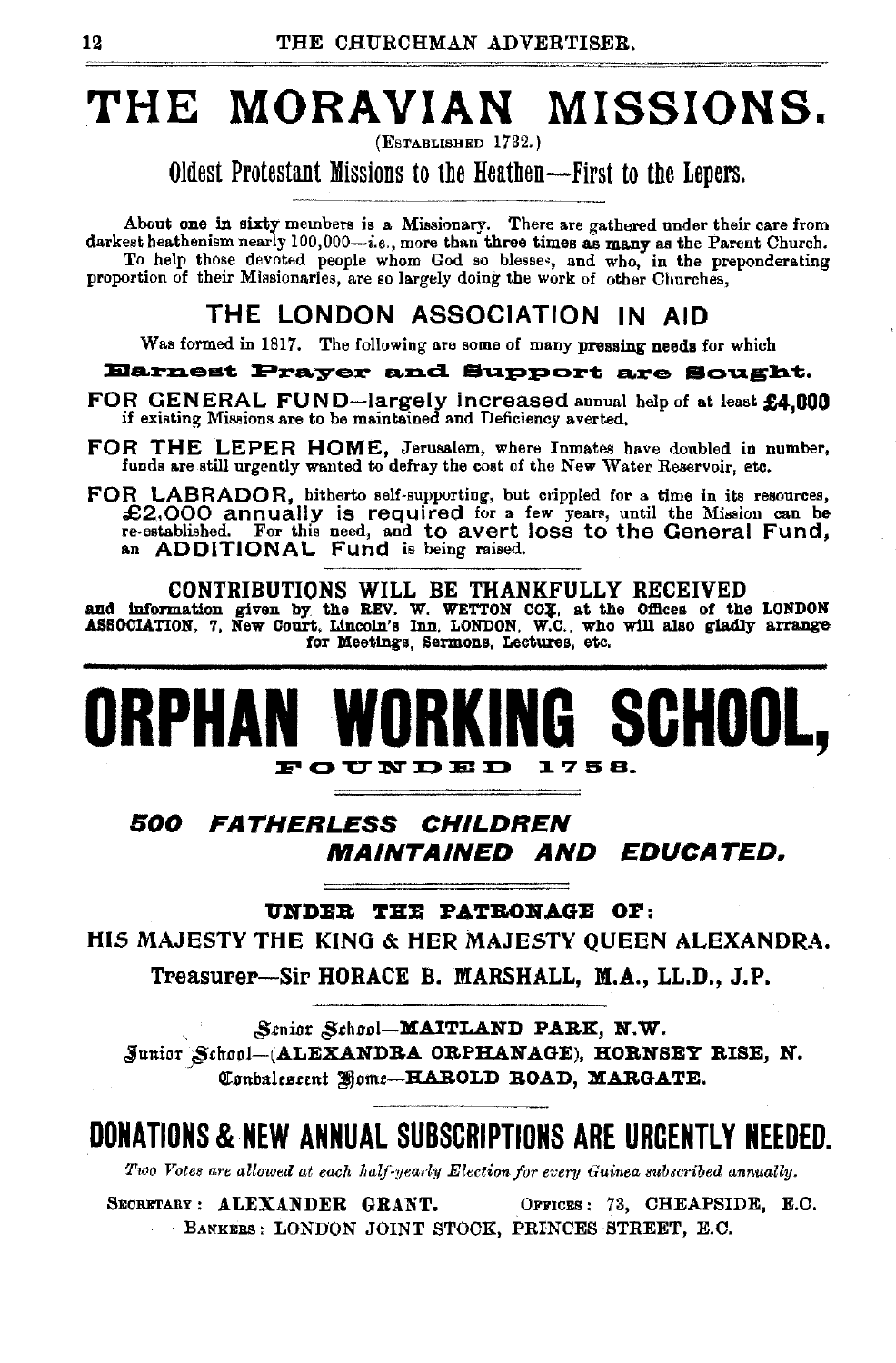# The *Mational* Protestant Church Union.

To Promote the Principles of the Reformation as set forth in the Praver Book and Articles of the Church of England,

President-W. D. CRUDDAS, Esq. Chairman-The Rev. Prebendary H W. WEBB-PEPLOE, M.A. Treasurer-T. VICTOR BUXTON, Esq., J.P. General Secretary-Sir C. ROBERT LIGHTON.

The Committee EARNESTLY APPEAL for the INCREASED SUPPORT of 1,000 NEW MEMBERS to enable them to extend the publication and lecture work of the Society. Full particulars of the Society's objects and operations and terms of membership can be obtained on application to the Secretary,

## OFFICES OF THE UNION.

#### 324, REGENT STREET, LONDON, W.



# Spanish & Portuguese Church Aid Society.

President: RIGHT REV. BISHOP INGHAM, D.D.

### HELP URGENTLY NEEDED.

The Bishop of Durham writes, Oct. 30, 1901: "The Society's work has a VERT WARM PLACE IN MY HEART.

Contributions will be gratefully received by the Rev. H. E. NovEs, D.D., or by the Rev. THOS.--<br>PULVERTAFT, M A., Secretary, Church House, Westminster, S.W.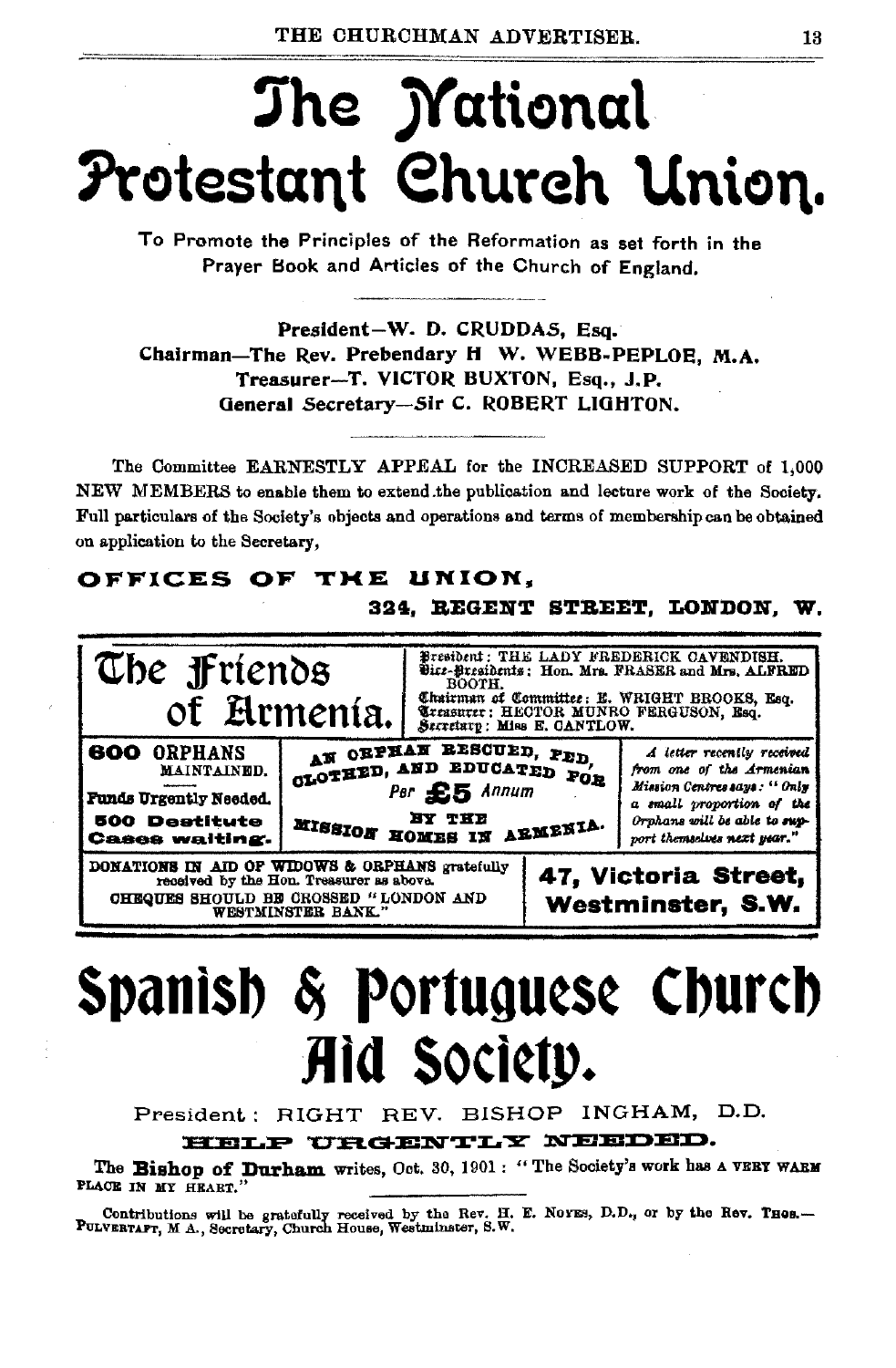#### ECCLESIASTICAL INSURANCE OFFICE. LIM.

**ECCLESIASTICAL INSURANCE.** FIRE INSURANCE. FIRE INSURANCE. BURGLARY INSURANCE. GLASS INSURANCE.<br>The Surplus Profits are dovoted to Institutions, etc., for the benefit of the Clergy and of Church objects.<br>Already a sum of

"This is a serious attempt made in good faith to help the Clergy to help themselves, and to husband the existing resources of the Church."-Guardian.

#### **CLERGY** PENSIONS INSTITUTION.

OLERAGY FEMOND INDIVIDED 1888. INCORPORATED 1892.<br>The distinguishing characteristic of the scheme of the Institution may be conciledly stated in the three<br>words, "Self-help aided." Clergymen who wish to secure the benefit

#### **CHOLERA** SOUTH PALESTINE. IN I

**GREAT DISTRESS** among poor Jews at Jerusalem. FOOD AND FUEL URGENTLY NEEDED AT ONCE, as Winter is at hand. Provisions and Fuel have greatly risen in price owing to strict quarantine and stoppage of traffic.

# THE SOCIETY FOR RELIEF OF PERSECUTED JEWS (SYRIAN COLONIZATION FUND)

**EARNESTLY APPEALS** for FUNDS to alleviate this distress.

Contributions thankfully received by-

Hon. Treasurer: F. A. BEVAN, 54, LOMBARD STREET, E.C. Secretary: E. A. FINN, 41, PARLIAMENT STREET, S.W. Bankers: Messrs. DRUMMOND, 49, CHARING CROSS, S.W.

#### "LIBERATOR" **RELIEF** FUND.

£10,000 required to Relieve New and Urgent Cases.

HUNDREDS of aged and afflicted victims, so cruelly robbed of their life-savings by the great Liberator Fraud, just as they were hoping to enjoy the fruit of their industry and thrift. Many of them are members of the Church of England. Cheques and P.O.'s should be sent to the Secretary, Rev. J. STOCKWELL WATTS, 16, Farringdon Street, E.C.

THE MISSIONS TO SEAMEN. Patron: HIS MAJESTY THE KING.



Vice-Patrons:

H.R.H. THE PRINCE OF WALES, K.G.

THE FOUR ARCHBISHOPS. THE BISHOPS, etc.

Labours afloat and ashore, at home and abroad, among seamen of all classes and nations, fishermen, barge-

state occupied. Experiment bargement and emigrants.<br>
Seventy-three harbours are occupied. Expenditure in 1901. £40,770.<br> **Increased Contributions and Offertories, urgently needed, should be forwarded to the Secretary,**<br>
Co



Westminster Bridge Road, London, S.E. Patron : The Right Hon. LORD LLANGATTOCK.

BANKERS: LONDON AND SOUTH WESTERN BANK, LIMITED, SOUTHWARK, S.E.

A Mission and Relief Work carried on for thirty-<br>two years amongst the dostitute **BLIND POOR**<br>of London south of the Thames. Unendowed and in<br>great need. **The Bitter Cry for Heip** of the<br>Destitute Blind Poor of "London ove Is not this a double calamity?

Contributions gratefully received by R. K. CAUSTON, Esq., M.P., President and Chairman.<br>F. L. BEVAN, Esq., Hon. Treasurer at the Mission.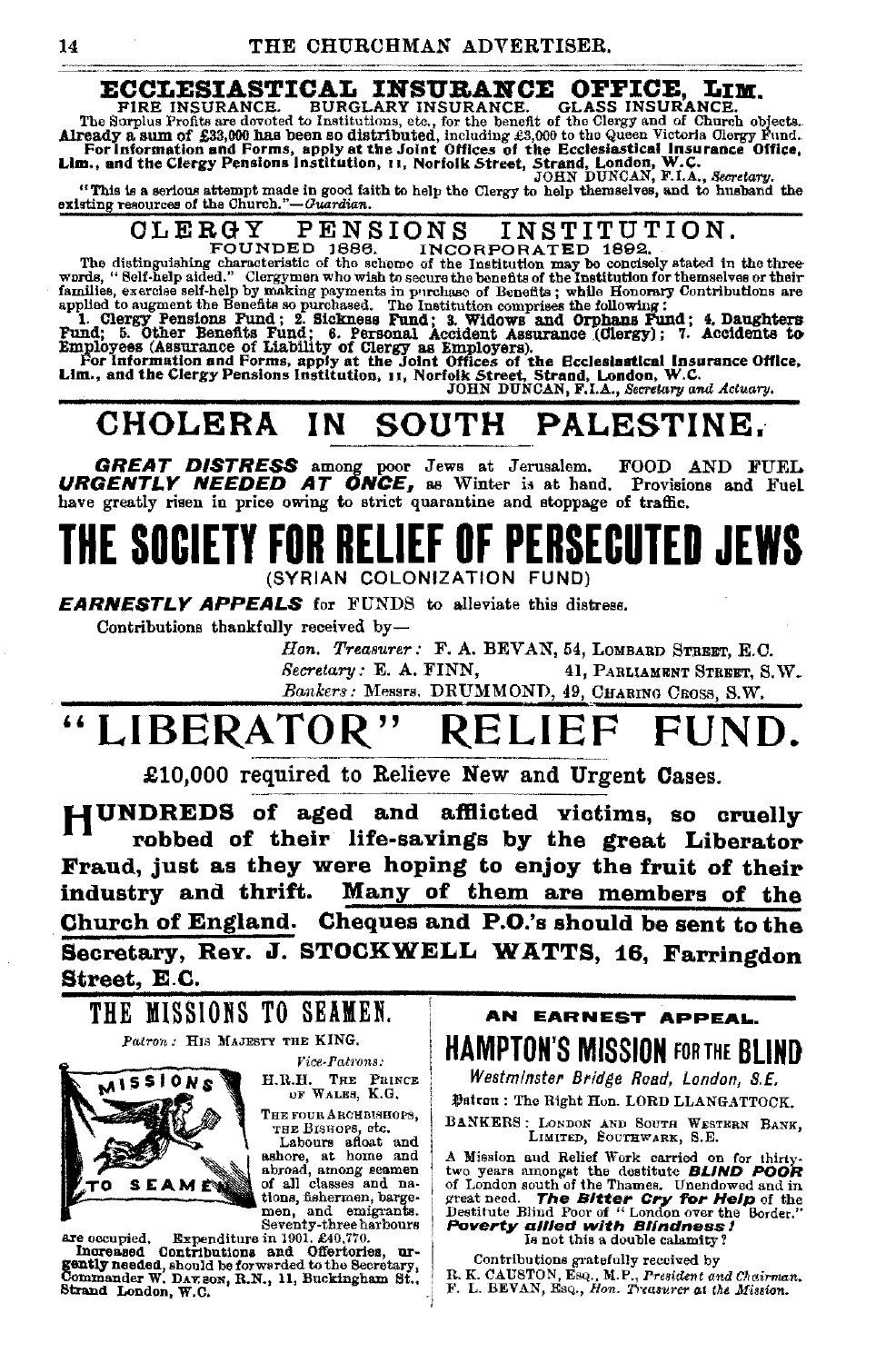#### THE NILE.

(OOK'S Modern and splendidly equipped STEAMERS leave CAIRO for LUXOR ASSOUAN, and THE SECOND CATARACT regularly during the Egyptian Tourist Season-NOVEMBER to MARCH-affording opportunities to visit all the temples, monuments, and places of interest in UPPER EGYPT.

FREQUENT SAILINGS. MODERATE FARES.

YOMBINED BOOKINGS by Egyptian and Soudan Railways and Cook's steamers at special rates to ALL POINTS in UPPER EGYPT and to KHARTOUM.

TEW and luxuriously furnished STEAMERS and STEEL DAHABEAHS, of various sizes, ON HIRE for private parties.

For detailed information see special Programme, with Maps and Plans, on application to

THOS. COOK & SON, Ludgate Circus, London, or any Branch Office or Agency.

#### PROTESTANT REFORMATION SOCIET Y.

The OLDEST Church Society for the Maintenance of the Religious Principles of the Reformation.<br>The ONLY Mission to Roman Catholics in England.

(Established 1827.)

#### **MISSIONARY. EDUCATIONAL. EVANGELISTIC.**

Resident Missionaries to Roman and Ritualistic Centres.

Sermons and Lectures by the Rev. C. H. H. WHIGHT, D.D., M.A., Ph.D., Clerical and General Superintendent<br>Educational Lantern Lectures on Church History by the Secretary.

Equations, Subscriptions, or requests for Lectures or Sermons should be addressed to the Secretary.<br>Donations, Subscriptions, or requests for Lectures or Sermons should be addressed to the Secretary.<br>Funds are Urgently Nee

WALTER A. LIMBRICK, Secretary, 62, Berners Street, London, W.

## **THE PROTESTANT ALLIANCE** is the OLDEST Society

Which has for its object the UNION OF ALL PROTESTANTS in maintaining the Scriptural Principles of the Reformation against Ritualism and Romanism. It is

## The ONLY Society

Having an ILLUSTRATED Protestant Monthly Paper, poet free to Members. A copy of the current issue will be sent GRATIS on application.

Contributions in support of the general work of the Protestant Alliance will be thankfully received by S. W. BRETT, SECRETARY, 430, STRAND, LONDON, W.C.

#### DAVENTRY GRAMMAR SCHOOL.

NUBLIC SCHOOL EDUCATION at mornta for some of the contract of University Graduates in Honours.<br>
Entrance scholarships. Special terms for some of clergy and medical men. Sound Church teaching,<br>
Healthy situation, 800 feet a

Entrance Scholarship for Sons of Clergy naturally reducing Fees.<br>For Prospectus apply: REV. H. JOHNSON, Head Master.